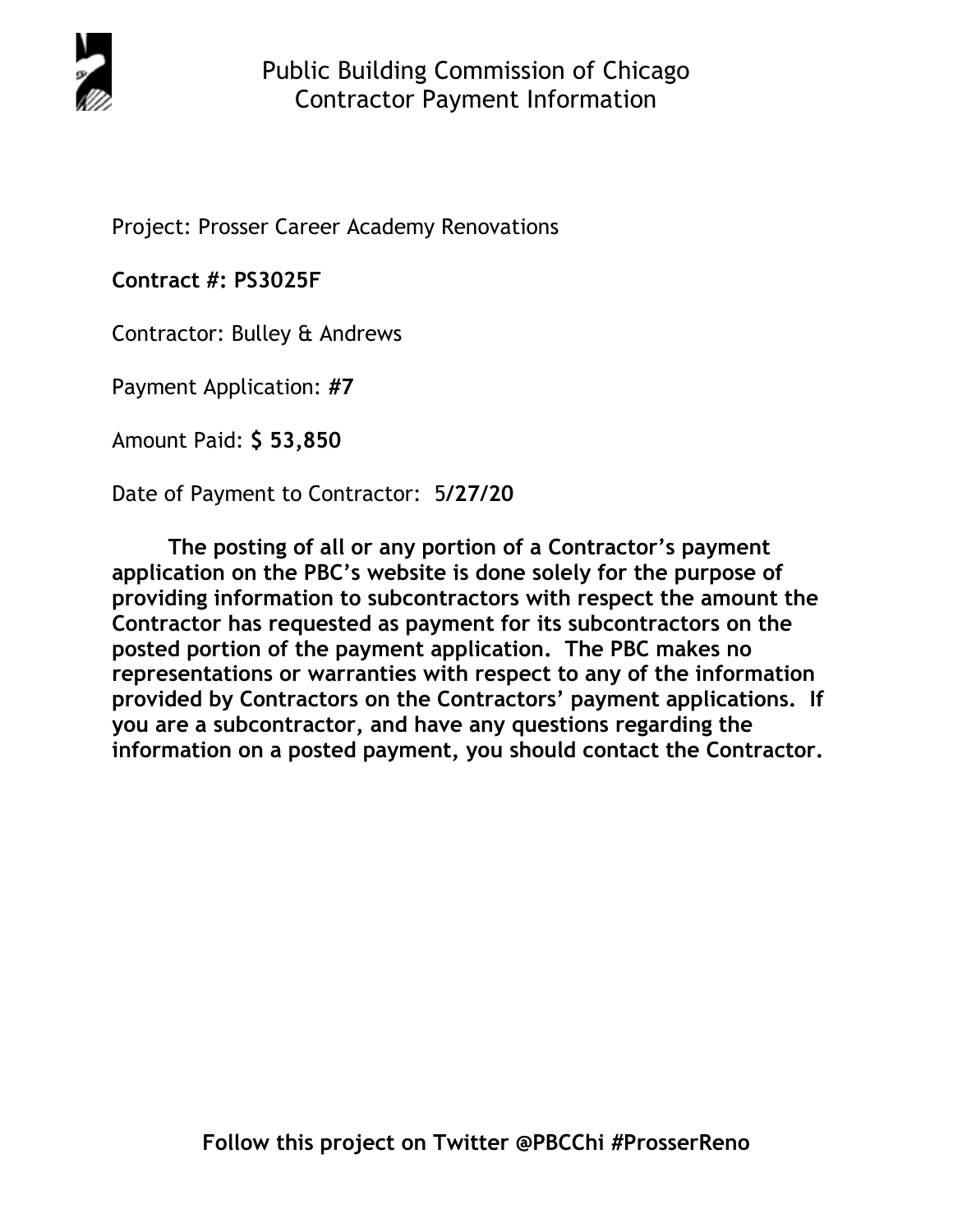# **PUBLIC BUILDING COMMISSION OF CHICAGO**

#### **EXHIBIT A**

#### **CONTRACTOR'S SWORN STATEMENT AND AFFIDAVIT FOR PARTIAL PAYMENT (1 of 2)**

|                     | Project Name PROSSER CAREER ACADEMY CTE                                                                                                                                                                                                                                                                                                                                                                                                   |                                                                                                                                              | CONTRACTOR BULLEY & ANDREWS, LLC. |               |                       |                                                 |                                   |           |               |            |                      |                |                   |
|---------------------|-------------------------------------------------------------------------------------------------------------------------------------------------------------------------------------------------------------------------------------------------------------------------------------------------------------------------------------------------------------------------------------------------------------------------------------------|----------------------------------------------------------------------------------------------------------------------------------------------|-----------------------------------|---------------|-----------------------|-------------------------------------------------|-----------------------------------|-----------|---------------|------------|----------------------|----------------|-------------------|
| PBC Project # 05375 |                                                                                                                                                                                                                                                                                                                                                                                                                                           |                                                                                                                                              |                                   |               |                       |                                                 |                                   |           |               |            |                      |                |                   |
|                     |                                                                                                                                                                                                                                                                                                                                                                                                                                           |                                                                                                                                              |                                   |               |                       |                                                 |                                   |           |               |            |                      |                |                   |
| Job Location        | 2148 N. LONG AVE CHICAGO, IL 60639                                                                                                                                                                                                                                                                                                                                                                                                        |                                                                                                                                              |                                   |               |                       |                                                 |                                   |           |               |            |                      |                |                   |
| Owner               |                                                                                                                                                                                                                                                                                                                                                                                                                                           | Public Building Commission of Chicago                                                                                                        |                                   |               |                       |                                                 | <b>APPLICATION FOR PAYMENT #7</b> |           |               |            |                      |                |                   |
|                     |                                                                                                                                                                                                                                                                                                                                                                                                                                           |                                                                                                                                              |                                   |               |                       |                                                 |                                   |           |               |            |                      |                |                   |
|                     | STATE OF ILLINOIS }<br>-SS<br>COUNTY OF COOK }                                                                                                                                                                                                                                                                                                                                                                                            |                                                                                                                                              |                                   |               |                       |                                                 |                                   |           |               |            |                      |                |                   |
|                     | The affiant, being first duly sworn on oath, deposes and says that he/she is CFO / VICE PRESIDENT, of BULLEY & ANDREWS, LLC, an Illinois corporation, and duly authorized to make this Affidavit in behalf of said<br>corporation, and individually; that he/she is well acquainted with the facts herein set forth and that said corporation is the Contractor with the PUBLIC BUILDING COMMISSION OF CHICAGO, Owner, under Contract No. |                                                                                                                                              |                                   |               |                       |                                                 |                                   |           |               |            |                      |                |                   |
|                     |                                                                                                                                                                                                                                                                                                                                                                                                                                           | PS3025F dated the 13th day of February, 2019, for the following project:                                                                     |                                   |               |                       |                                                 |                                   |           |               |            |                      |                |                   |
|                     |                                                                                                                                                                                                                                                                                                                                                                                                                                           | PROSSER CAREER ACADEMY CTE - RENOVATION WORK                                                                                                 |                                   |               |                       |                                                 |                                   |           |               |            |                      |                |                   |
|                     |                                                                                                                                                                                                                                                                                                                                                                                                                                           |                                                                                                                                              |                                   |               |                       |                                                 |                                   |           |               |            |                      |                |                   |
|                     |                                                                                                                                                                                                                                                                                                                                                                                                                                           | that the following statements are made for the purpose of procuring a partial payment of<br>under the terms of said Contract:<br>\$53,850.00 |                                   |               |                       |                                                 |                                   |           |               |            |                      |                |                   |
|                     | That the work for which payment is requested has been completed, free and clear of any and all claims, liens, charges, and expenses of any kind or nature whatsoever, and in full compliance with the                                                                                                                                                                                                                                     |                                                                                                                                              |                                   |               |                       |                                                 |                                   |           |               |            |                      |                |                   |
|                     | contract documents and the requirements of said Owner under them. That for the purposes of said contract, the following persons have been contracted with, and have furnished or prepared<br>materials, equipment, supplies, and services for, and having done labor on said improvement. That the respective amounts set forth opposite their names is the full amount of money due and to                                               |                                                                                                                                              |                                   |               |                       |                                                 |                                   |           |               |            |                      |                |                   |
|                     | become due to each of them respectively. That this statement is a full, true, and complete statement of all such persons and of the full amount now due and the amount heretofore paid to each of them<br>for such labor, materials, equipment, supplies, and services, furnished or prepared by each of them to or on account of said work, as stated:                                                                                   |                                                                                                                                              |                                   |               |                       |                                                 |                                   |           |               |            |                      |                |                   |
|                     |                                                                                                                                                                                                                                                                                                                                                                                                                                           |                                                                                                                                              |                                   |               |                       |                                                 |                                   |           |               |            |                      |                |                   |
|                     |                                                                                                                                                                                                                                                                                                                                                                                                                                           |                                                                                                                                              |                                   |               |                       |                                                 |                                   |           |               |            |                      |                |                   |
|                     |                                                                                                                                                                                                                                                                                                                                                                                                                                           |                                                                                                                                              |                                   |               |                       | --Work Completed---<br>$\overline{\phantom{a}}$ |                                   |           |               |            |                      |                |                   |
| ITEM#               | Subcontractor Name & Address                                                                                                                                                                                                                                                                                                                                                                                                              | Type of Work                                                                                                                                 | Original contract<br>amount       | Change Orders | Adiusted Contract Amt | % Complete                                      | Previous                          | Current   | Total to date | retainage  | net previous billing | net amount due | remaining to bill |
| 01000               | <b>BULLEY &amp; ANDREWS</b>                                                                                                                                                                                                                                                                                                                                                                                                               | <b>GENERAL CONDITIONS</b>                                                                                                                    | 398,260.00                        | 83,935.00     | 482,195.00            | 100%                                            | 482,195.00                        | 0.00      | 482,195.00    | 14,907.00  | 467,288.00           | 0.00           | 14,907.00         |
| 01520               | <b>BULLEY &amp; ANDREWS</b>                                                                                                                                                                                                                                                                                                                                                                                                               | P&P BOND                                                                                                                                     | 69,816.26                         | 7,305.03      | 77,121.29             | 100%                                            | 77,121.29                         | 0.00      | 77,121.29     | 2,313.64   | 74,807.65            | 0.00           | 2,313.64          |
| 01701               | <b>BULLEY &amp; ANDREWS</b>                                                                                                                                                                                                                                                                                                                                                                                                               | PRECON SERVICES                                                                                                                              | 100,000.00                        |               | 100,000.00            | 100%                                            | 100,000.00                        | 0.00      | 100,000.00    | 300.00     | 99,700.00            | 0.00           | 300.00            |
| 01990               | <b>BULLEY &amp; ANDREWS</b>                                                                                                                                                                                                                                                                                                                                                                                                               | PBC ALLOWANCES                                                                                                                               | 210,000.00                        | (78, 613.65)  | 131,386.35            | 0%                                              | 0.00                              | 0.00      | 0.00          | 0.00       | 0.00                 | 0.00           | 131,386.35        |
| 01991               | <b>BULLEY &amp; ANDREWS</b>                                                                                                                                                                                                                                                                                                                                                                                                               | CM CONTINGENCY                                                                                                                               | 200,000.00                        | (191, 998.89) | 8,001.11              | 0%                                              | 0.00                              | 0.00      | 0.00          | 0.00       | 0.00                 | 0.00           | 8,001.11          |
| 01992               | <b>BULLEY &amp; ANDREWS</b>                                                                                                                                                                                                                                                                                                                                                                                                               | PBC CONTINGENCY                                                                                                                              | 450,000.00                        | 0.00          | 450,000.00            | 0%                                              | 0.00                              | 0.00      | 0.00          | 0.00       | 0.00                 | 0.00           | 450,000.00        |
| 02001S              | MILBURN, LLC                                                                                                                                                                                                                                                                                                                                                                                                                              | DEMOLITION                                                                                                                                   | 889,800.00                        | 11,920.69     | 901,720.69            | 100%                                            | 901,720.69                        | 0.00      | 901,720.69    | 27,051.62  | 874,669.07           | 0.00           | 27,051.62         |
| 02002               | <b>BULLEY &amp; ANDREWS</b>                                                                                                                                                                                                                                                                                                                                                                                                               | DEMO / ABATEMENT OT                                                                                                                          | 0.00                              | 0.00          | 0.00                  | 0%                                              | 0.00                              | 0.00      | 0.00          | 0.00       | 0.00                 | 0.00           | 0.00              |
| 04000S              | A HORN, INC                                                                                                                                                                                                                                                                                                                                                                                                                               | MASONRY                                                                                                                                      | 525,900.00                        | 12,825.00     | 538,725.00            | 93%                                             | 500,970.00                        | 0.00      | 500,970.00    | 50,097.00  | 450,873.00           | 0.00           | 87,852.00         |
| 05000S              | <b>SG KRAUSS CO</b>                                                                                                                                                                                                                                                                                                                                                                                                                       | STRUCTURAL STEEL                                                                                                                             | 657,552.00                        | 245,193.00    | 902,745.00            | 100%                                            | 902,745.00                        | 0.00      | 902,745.00    | 27,082.35  | 875,662.65           | 0.00           | 27,082.35         |
| 06000               | <b>BULLEY &amp; ANDREWS</b>                                                                                                                                                                                                                                                                                                                                                                                                               | <b>GENERAL TRADES</b>                                                                                                                        | 792,117.00                        | 811,888.63    | 1,604,005.63          | 99%                                             | 1,591,332.63                      | 0.00      | 1,591,332.63  | 47,298.85  | 1,544,033.78         | 0.00           | 59,971.85         |
| 07000S              | A-1 ROOFING CO                                                                                                                                                                                                                                                                                                                                                                                                                            | <b>ROOFING</b>                                                                                                                               | 175,600.00                        | 8,228.00      | 183,828.00            | 100%                                            | 183,828.00                        | 0.00      | 183,828.00    | 5,515.00   | 178,313.00           | 0.00           | 5,515.00          |
| 09000S              | H&P CONTRACTOR, INC                                                                                                                                                                                                                                                                                                                                                                                                                       | DRYWALL & CEILINGS                                                                                                                           | 325,500.00                        | 46,834.00     | 372,334.00            | 100%                                            | 372,334.00                        | 0.00      | 372,334.00    | 11,170.00  | 361,164.00           | 0.00           | 11,170.00         |
| 09600S              | MR. DAVID'S FLOORING INT'L                                                                                                                                                                                                                                                                                                                                                                                                                | <b>FLOORING</b>                                                                                                                              | 670,740.00                        | (5,553.00)    | 665,187.00            | 100%                                            | 610,202.68                        | 54,984.32 | 665,187.00    | 19,953.00  | 591,898.68           | 53,335.32      | 19,953.00         |
| 09900S              | ALL-TECH DECORATING CO                                                                                                                                                                                                                                                                                                                                                                                                                    | PAINTING                                                                                                                                     | 172,800.00                        | 1,118.00      | 173,918.00            | 100%                                            | 173,918.00                        | 0.00      | 173,918.00    | 5,218.00   | 168,700.00           | 0.00           | 5,218.00          |
| 11100S              | <b>GREAT LAKES WEST</b>                                                                                                                                                                                                                                                                                                                                                                                                                   | KITCHEN EQUIPMENT                                                                                                                            | 226,441.00                        | 23,028.00     | 249,469.00            | 97%                                             | 242,950.00                        | 0.00      | 242,950.00    | 24,295.00  | 218,655.00           | 0.00           | 30,814.00         |
| 15000S              | AMBER MECHANICAL                                                                                                                                                                                                                                                                                                                                                                                                                          | MECHANICAL                                                                                                                                   | 2,290,000.00                      | (1, 106.28)   | 2,288,893.72          | 98%                                             | 2,247,331.72                      | 0.00      | 2,247,331.72  | 67,229.67  | 2,180,102.05         | 0.00           | 108,791.67        |
| 15400S              | TERRY PLUMBING                                                                                                                                                                                                                                                                                                                                                                                                                            | PLUMBING                                                                                                                                     | 616,895.00                        | 24,330.42     | 641,225.42            | 100%                                            | 641,225.42                        | 0.00      | 641,225.42    | 19,236.76  | 621,988.66           | 0.00           | 19,236.76         |
| 16000S              | FITZGERALDS ELECTRICAL                                                                                                                                                                                                                                                                                                                                                                                                                    | ELECTRICAL                                                                                                                                   | 2,007,650.00                      | 178,220.02    | 2,185,870.02          | 100%                                            | 2,178,062.02                      | 0.00      | 2,178,062.02  | 65,341.83  | 2,112,720.19         | 0.00           | 73,149.83         |
| 81999               | <b>BULLEY &amp; ANDREWS</b>                                                                                                                                                                                                                                                                                                                                                                                                               | <b>GENERAL LIABILITY INS.</b>                                                                                                                | 237,376.39                        | 24,836.46     | 262,212.85            | 100%                                            | 262,212.85                        | 0.00      | 262,212.85    | 0.00       | 262,212.85           | 0.00           | 0.00              |
| 83000               | <b>BULLEY &amp; ANDREWS</b>                                                                                                                                                                                                                                                                                                                                                                                                               | FEE                                                                                                                                          | 283,552.35                        | 30,348.32     | 313,900.67            | 100%                                            | 313,900.67                        | 0.00      | 313,900.67    | 9,417.98   | 304,366.92           | 115.77         | 9,417.98          |
| 99024               | <b>BULLEY &amp; ANDREWS</b>                                                                                                                                                                                                                                                                                                                                                                                                               | <b>TEMP HEAT</b>                                                                                                                             | 0.00                              | 17,261.25     | 17,261.25             | 100%                                            | 16,850.00                         | 411.25    | 17,261.25     | 517.84     | 16,344.50            | 398.91         | 517.84            |
| <b>SUBTOTAL</b>     |                                                                                                                                                                                                                                                                                                                                                                                                                                           |                                                                                                                                              | 11,300,000.00                     | 1.250.000.00  | 12,550,000.00         | 94.46%                                          | 11,798,899.97                     | 55,395.57 | 11,854,295.54 | 396,945.54 | 11,403,500.00        | 53,850.00      | 1,092,650.00      |